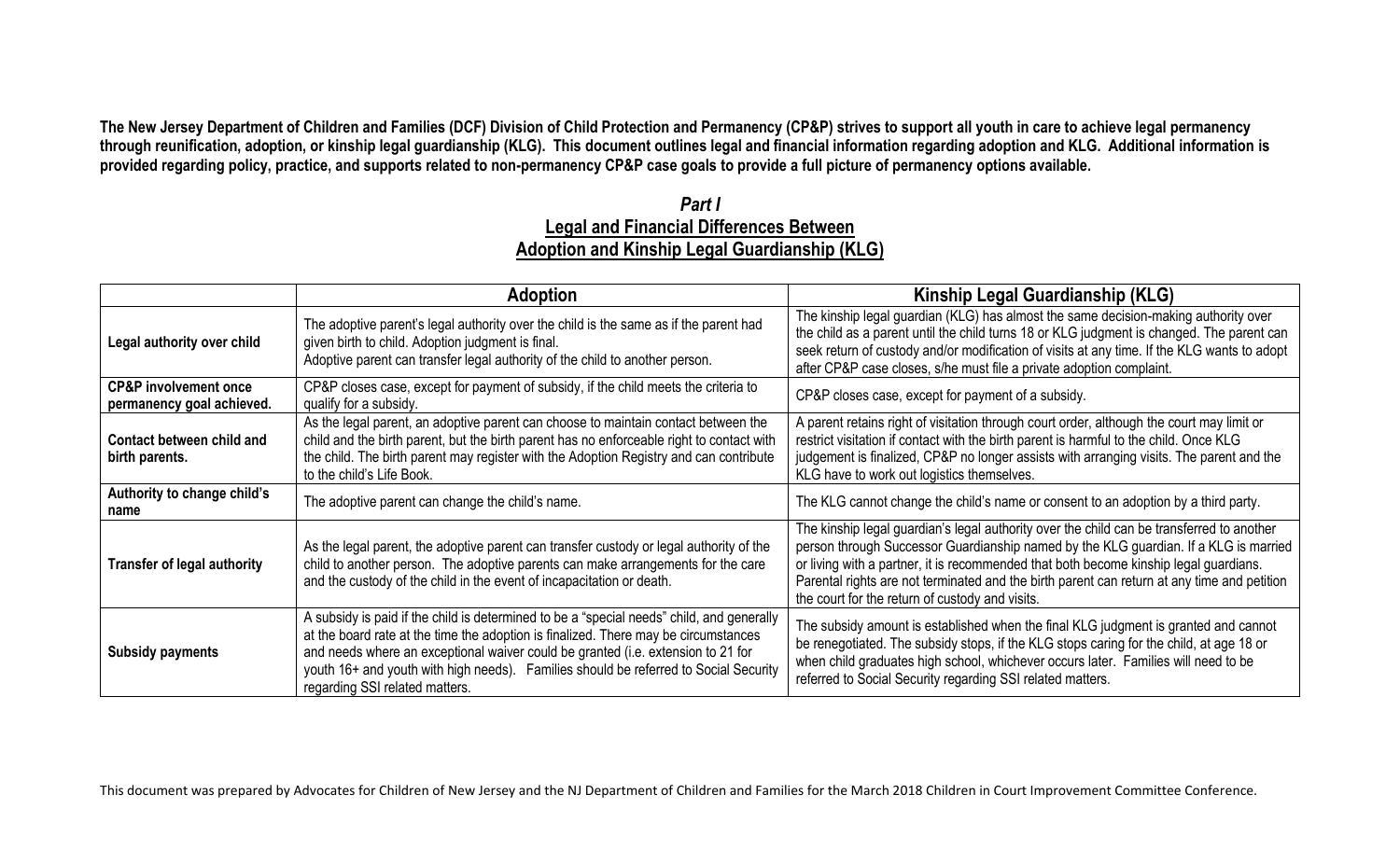| <b>Medicaid</b>                                                                                                                                                                                                 | NJDCF Medicaid coverage will continue until the adoption subsidy ends. Through the<br>Interstate Compact, for families that live or move out-of-state after the adoption is -<br>finalized, IV-E eligible children receive federally-funded Medicaid from the state of<br>residence. For non-IV-E eligible adopted children, all states except HI, IL, NM, and<br>NV will provide state-funded Medicaid coverage.                                                                                                         | Only NJDCF Medicaid is guaranteed. If the child and KLG move out of NJ, the child<br>needs to qualify for Medicaid in new state. NJDCF Medicaid ends when KLG subsidy<br>ends.                                                                                                                                                                        |
|-----------------------------------------------------------------------------------------------------------------------------------------------------------------------------------------------------------------|---------------------------------------------------------------------------------------------------------------------------------------------------------------------------------------------------------------------------------------------------------------------------------------------------------------------------------------------------------------------------------------------------------------------------------------------------------------------------------------------------------------------------|-------------------------------------------------------------------------------------------------------------------------------------------------------------------------------------------------------------------------------------------------------------------------------------------------------------------------------------------------------|
| <b>Childcare</b>                                                                                                                                                                                                | Preschool childcare is available through CP&P if parent meets eligibility criteria.                                                                                                                                                                                                                                                                                                                                                                                                                                       | There is no childcare assistance provided by CP&P to KLG families. The KLG must seek<br>assistance from the county resource and referral agency.                                                                                                                                                                                                      |
|                                                                                                                                                                                                                 | Families may seek assistance by contacting the CP&P Adoption Subsidy Unit.                                                                                                                                                                                                                                                                                                                                                                                                                                                | Families may seek assistance by contacting the CP&P KLG Subsidy Unit.                                                                                                                                                                                                                                                                                 |
| Other support services,<br>including financial assistance.                                                                                                                                                      | NJARCH provides assistance, 1-877-4ARCHNJ or through the website at<br>www.njarch.org.                                                                                                                                                                                                                                                                                                                                                                                                                                    | NJARCH provides assistance, 1-877-4ARCHNJ or through the website at<br>www.njarch.org.                                                                                                                                                                                                                                                                |
|                                                                                                                                                                                                                 | Post-Adoption Counseling (PAC) services are available.                                                                                                                                                                                                                                                                                                                                                                                                                                                                    | Post-Kinship Counseling (PAC) services are available.                                                                                                                                                                                                                                                                                                 |
|                                                                                                                                                                                                                 | If the child has behavioral health or developmental disabilities, the parent can<br>access the NJ Children's System of Care at 1-877-652-7624.                                                                                                                                                                                                                                                                                                                                                                            | If the child has behavioral health or developmental disabilities, the KLG can access<br>the NJ Children's System of Care at 1-877-652-7624.                                                                                                                                                                                                           |
|                                                                                                                                                                                                                 | The Adoption Tax Credit may be available.                                                                                                                                                                                                                                                                                                                                                                                                                                                                                 | Adolescents may be eligible for Chafee services if the adolescent was in foster care at<br>age 16 or older before KLG judgment was granted.                                                                                                                                                                                                           |
|                                                                                                                                                                                                                 | Adopted adolescents may be eligible for Chafee services if adolescent was in foster<br>care at age 16 or older before adoption finalized.                                                                                                                                                                                                                                                                                                                                                                                 |                                                                                                                                                                                                                                                                                                                                                       |
| College, trade school, or other<br>post-secondary education<br>assistance. The Free<br><b>Application for Federal</b><br><b>Student Aid (FAFSA) must be</b><br>completed for federal, state,<br>and school aid. | Adolescents adopted from foster care may be eligible for NJ Foster Care Scholars<br>Program if they were adopted after age 16.<br>Current state policy expands eligibility for Scholars Program to adolescents adopted<br>after age 12 who are still receiving an adoption subsidy at the time of the application.<br>If the youth was adopted after the age of 13, the youth should file their FAFSA as<br>independent and the adoptive family's income should not be taken into consideration<br>when filing the FAFSA. | If the adolescent was 16 or older at the time of the final KLG judgment the adolescent<br>may be eligible for the NJ Foster Care Scholars Program.<br>If the youth achieved KLG after the age of 13, the youth should file their FAFSA as<br>independent and the KLG family's income should not be taken into consideration when<br>filing the FAFSA. |
| <b>Inheritance</b>                                                                                                                                                                                              | Child can inherit from adoptive parent, with or without a will.                                                                                                                                                                                                                                                                                                                                                                                                                                                           | Child can inherit from birth parents; can only inherit from KLG through the KLG's will.                                                                                                                                                                                                                                                               |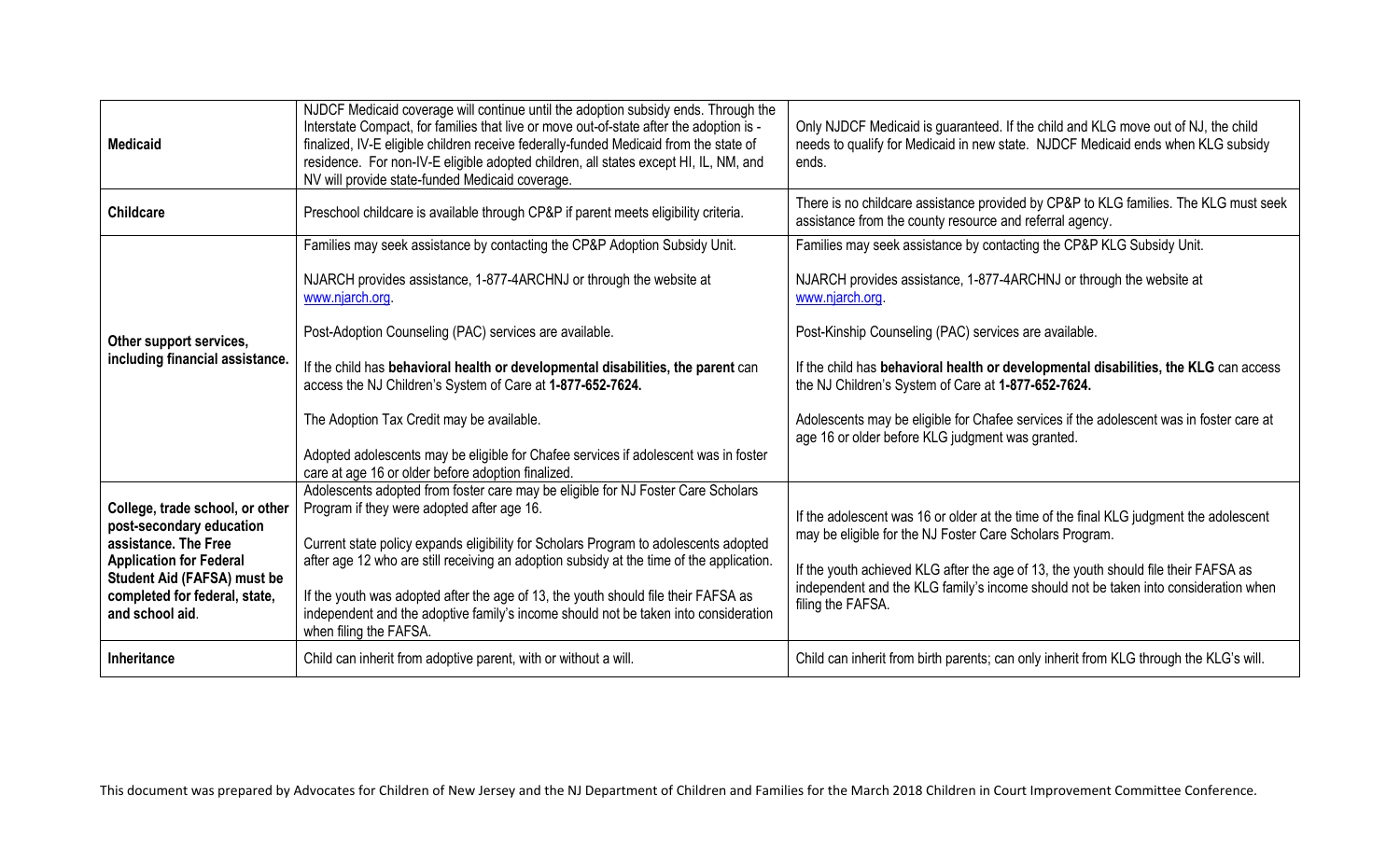## *Part II* **Non-Permanency Case Goals: Policy Practice, and Supports**

**When** *all efforts have been exhausted* **to support legal permanency, there are non-permanency case goals available. The federal language calls these non-permanency case goals Another Planned Permanent Living Arrangement (APPLA). APPLA is rarely the best plan and CP&P must document, and the court must find, compelling reason to select APPLA as a case goal.** 

## **In New Jersey there are three APPLA goals:**

- 1) **Independent Living:** This goal is **only** available for youth ages 16 and 17 when all legal permanency efforts have been exhausted. Concurrent planning efforts for legal permanency should continue even after this goal is selected.
- 2) Other Long-Term Specialized Care: This goal is rarely used but is available for youth starting at age 16 when all legal permanency efforts are exhausted and an independent living goal has been ruled out. This goal is selected when no appropriate family is able or willing to care for, and meet the needs of, a child with a serious medical, physical, emotional, or mental disability, and the child will remain institutionalized because no less restrictive living arrangement can meet his or her needs for care and treatment. Concurrent planning efforts for legal permanency should continue to be made.
- **3) Individual Stabilization:** This goal is available for youth ages 18 up to 21 when CP&P services are voluntary. Concurrent planning efforts for legal permanency should continue once this goal is selected.

|                                               | Independent Living Goal (16 and 17 years of                                                                                                                                       | <b>Individual Stabilization</b>                                                                                                                                                                                      | <b>Other Long-Term Specialized Care</b>                                                                                                                                                                                                                                                                                                        |
|-----------------------------------------------|-----------------------------------------------------------------------------------------------------------------------------------------------------------------------------------|----------------------------------------------------------------------------------------------------------------------------------------------------------------------------------------------------------------------|------------------------------------------------------------------------------------------------------------------------------------------------------------------------------------------------------------------------------------------------------------------------------------------------------------------------------------------------|
|                                               | age)                                                                                                                                                                              | (18 up to 20 years of age)                                                                                                                                                                                           | (16 up to 20 years of age)                                                                                                                                                                                                                                                                                                                     |
| <b>CP&amp;P Case Planning</b><br>and Services | Case Plan, Transitional Plan for YOUth Success<br>(TPYS) and the Independent Living Assessment<br>are required planning documents.<br>Services are based on the youth's Case Plan | Voluntary Service Agreement (VSA), Transitional Plan for YOUth<br>Success (TPYS) and the Independent Living Assessment are<br>required planning documents. The TPYS replaces the Case<br>Plan for this age group.    | Case Plan (until age 18), Transitional Plan for YOUth Success and<br>the Independent Living Assessment are required planning<br>documents. If youth is not able to complete these documents due<br>to intellectual or developmental disability, the caregiver or the<br>school's child study team, if applicable, can assist in completing.    |
|                                               | and TPYS.                                                                                                                                                                         | Services are based on the youth's TPYS.                                                                                                                                                                              | Services are based on youth's Case Plan and/or TPYS.                                                                                                                                                                                                                                                                                           |
| <b>CP&amp;P Visitation</b><br>Requirement     | One face-to-face visit per month.                                                                                                                                                 | Jointly determined between the youth and caseworker through<br>the Voluntary Service Agreement.                                                                                                                      | One face-to-face visit per month.                                                                                                                                                                                                                                                                                                              |
| <b>Healthcare</b>                             | Youth assigned to a Child Health Nurse and<br>provided NJDCF Medicaid.                                                                                                            | Youth assigned to a Child Health Nurse. Provided NJDCF<br>Medicaid as long as they were in a CP&P supported placement<br>on their 18 <sup>th</sup> birthday, otherwise healthcare insurance options are<br>explored. | Youth assigned to a Child Health Nurse and provided NJDCF<br>Medicaid unless more appropriate federal coverage (SSI) is<br>established. Other adult coverage, typically SSI, must be<br>established at the time NJDCF involvement terminates, in order for<br>the youth to transition into adult services for the Developmentally<br>Disabled. |

## **Understanding Practice and Supports of Youth with APPLA Goals**